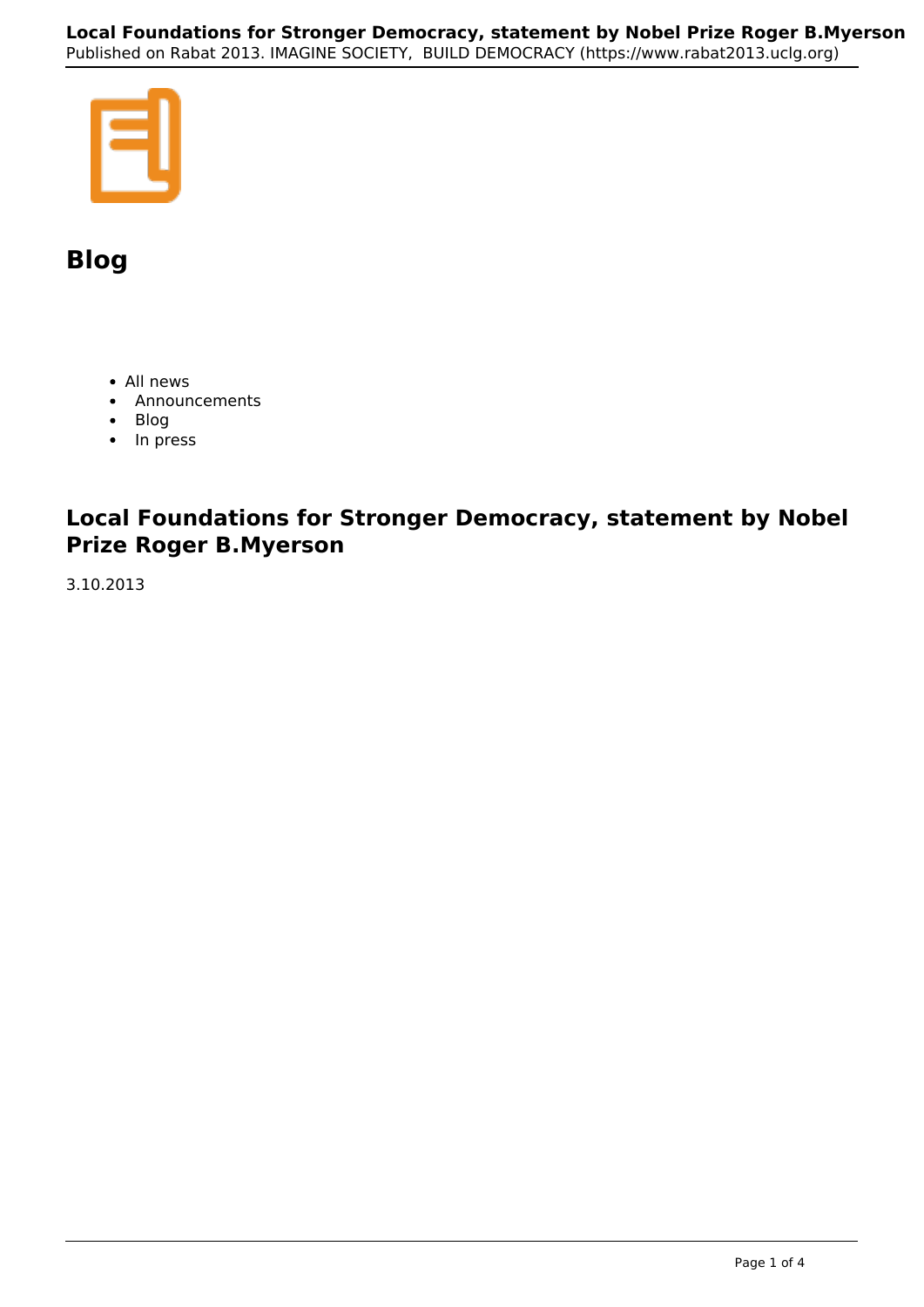### **by Roger B. Myerson**

### **2 Oct 2013, Statement - Introductory Plenary Session, 16:30-18:30**

United Cities and Local Governments (UCLG) is the foremost global organization for promoting democratic local government throughout the world. Local democracy is vital for democratic development. In some parts of the world, however, the establishment of responsible democratic local governments has been resisted by powerful vested interests for centralization. In the face of such forces against local democracy, UCLG has an important role as the international advocate of democratic local government.

Successful democracy requires more than just elections. For democracy to be effective, voters must have a choice among qualified candidates with proven records of public service who have developed good reputations for exercising power responsibly in elected office. When such trusted leadership is lacking, democracy is inevitably fragile. This essential supply of trusted democratic leadership can develop best in responsible institutions of local government, where successful local leaders can prove their qualifications to become strong competitive candidates for higher office. When locally elected leaders have full responsibility for both the successes and failures of their local administration, then those who succeed will enlarge the nation's supply of popularly trusted leaders.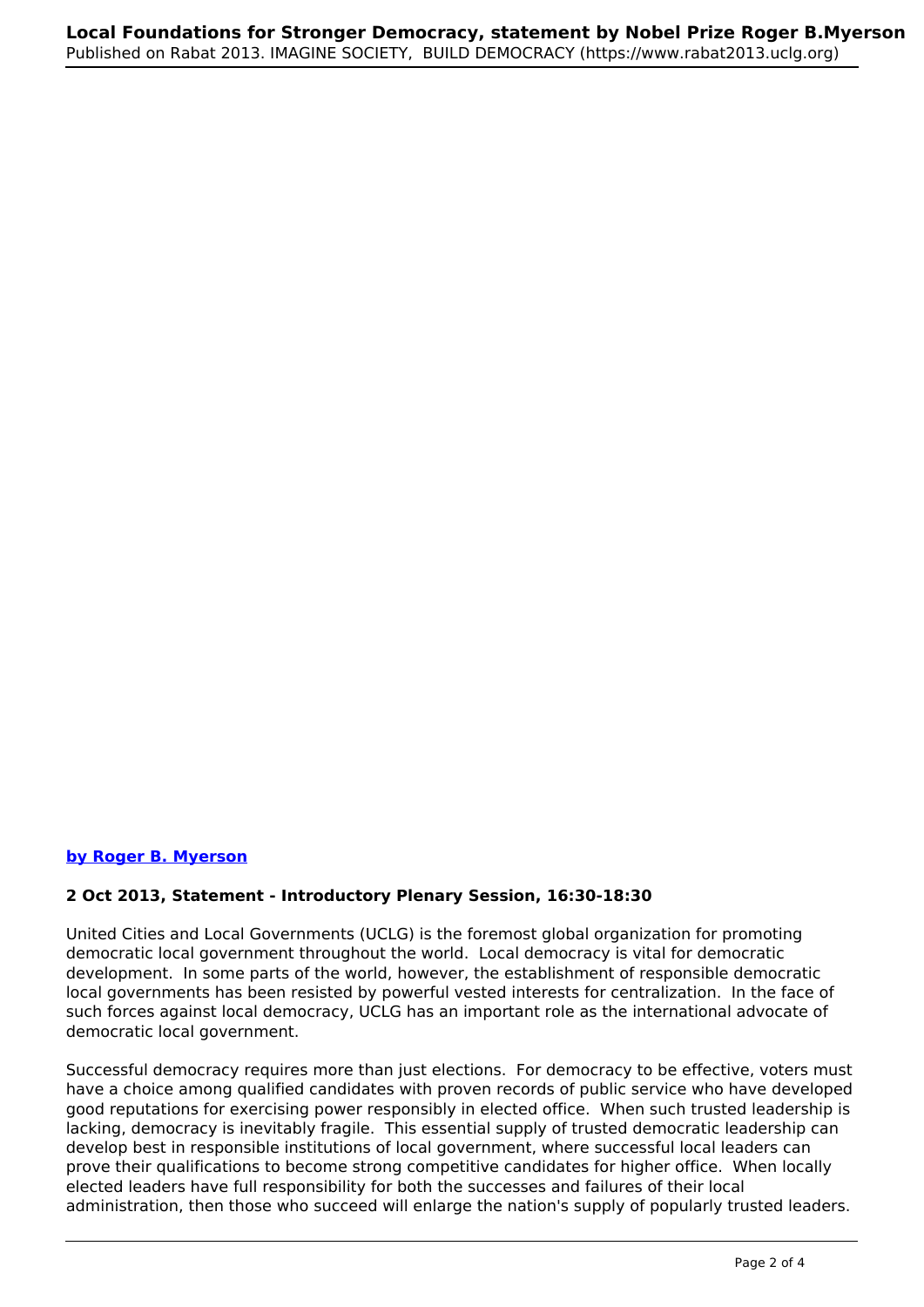We must recognize, however, that new competition from popular local leaders may often be against the vested interests of established incumbent national leaders. In a centralized state where governors and mayors are appointed by the national leader, these positions may be among the most valued rewards that a leader can offer to loyal supporters. Then what leader could afford to disappoint his or her supporters by letting such valuable positions be given away by local voters instead? It is not surprising that national leaders have often chosen to retain centralized control of local government, even when political decentralization could strengthen their country's democratic system.

For example, consider the recent political changes in Egypt. If the transition to democracy there had started with local elections, many factions would have gotten opportunities to start building reputations for responsible democratic leadership in different areas. But in a presidential election, only one candidate can win the prize of centralized national power. Like Egypt's old 1971 constitution, its recent 2012 constitution promised to transfer authority to locally elected councils, but only gradually, after a delay of some years that would allow current national leaders to retain power over local government.[ii] Such centralization might have seemed convenient for the shortterm interests of national leaders, but it leftEgypt's new democracy perilously vulnerable to fears of another autocracy. Empowerment of trusted local leadership throughout the country could have reduced such fears. It is unfortunate that UCLG's message about the vital importance of local democracy was not widely heard among the voices of the Arab Spring.

Excessive centralization can also harm economic development. People in poor communities can build and maintain roads and schools and other local public goods that are essential for economic development, but they can accomplish this only when their efforts are coordinated by local leaders whom they trust. Such trust can be expected only from leaders whose authority is based in local politics. Local officials whose positions depend on national political patronage are inevitably less concerned about developing trust among the residents of a small poor community.

Interactions between local politics and national politics can strengthen democracy at both levels. As I have observed, local democracy can strengthen national democratic competition when elected offices in municipal and provincial governments provide a ladder of democratic advancement that effective leaders can climb from local politics into national politics. But conversely, national democracy can strengthen local democratic competition when national political parties provide alternatives to established local leaders. Local political bosses should know that if they lose popular support then they could face serious challengers from a rival national party. For such mutuallyreinforcing political interactions, the institutional pillars for a strong democratic system should include both a multi-party national assembly and elected local councils with clear autonomous responsibilities.

A constitutional system with democratic local government can become politically stable once it is established. When governors and mayors are locally elected, they become local power-brokers from whom national politicians must regularly seek support in their competition for national power, and so it then would be very costly for any national leader to threaten the constitutional powers of these elected local officials. Thus, a transition to a decentralized democratic system, once achieved, can be self-sustaining.

What can the international community do to encourage the growth of local democracy throughout the world? Most importantly, when leaders of a nation promise their people a transition to democracy, global voices for democracy should help to assure that people do not ignore the potential value of including some decentralized local democracy in such a transition from the start.

International donors of economic assistance funds can help promote responsible local governments by including elected local governments as partners in economic development projects. Donors should insist that any country that gets their assistance should allow its local governments to apply directly for some portion of the country's development assistance funds.

UCLG can have a major impact by disseminating information about democratic local governments in its Global Observatory of Local Democracy (GOLD). Academic research in comparative politics has often neglected local government simply because political scientists found it difficult to gather